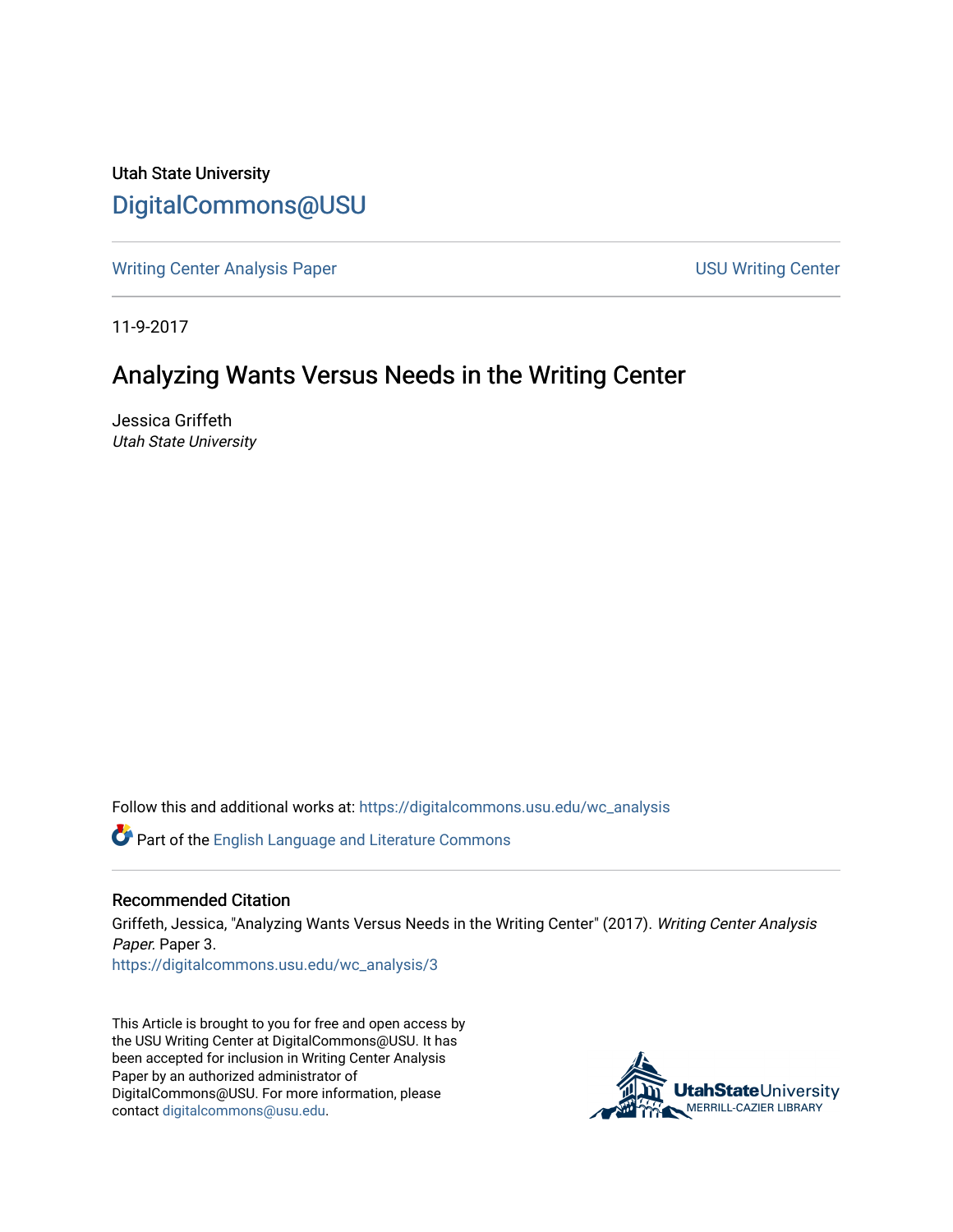Jessica Griffeth

ENGL 6820

November 9, 2017

## Analyzing Wants Versus Needs in the Writing Center

Last year, as I was sitting in my living room doing my homework, my sister, Abby, started telling me about her experience in the Writing Center. She was encouraged from her visit because of the praise she had received, and she was excited to implement the advice she was given. However, when Abby got her grade for the paper, she was devastated. The grade she received was unacceptable, and she was confused. She went to the Writing Center, and shouldn't applying the few suggestions she was given help her get an A? The tutor gave Abby some suggestions laced with praise, which she wanted, but that is not what Abby needed. She needed to be asked searching questions to help her fix her own paper. If the tutor had tried to discern Abby's needs instead of just focusing on her wants, Abby would have been more satisfied with her Writing Center experience. As I have observed other tutors in the Writing Center and have tutored myself, I have come to realize that it is important for those of us who work in Writing Centers to be able to discern what our students need even if they don't know themselves. The ability to discover our students' needs will also help those of us who teach. Discerning needs can be done as we adapt to students, assess their needs, and strive to understand their assignments.

Adapting to students is vital because it helps us know the student better as we try to learn their needs and help them develop a successful paper. Typically, when I tutor students, they come in and tell me what they need help on, and then we go over their paper. Most of the time I try to ask them searching questions so they can come up with their own answers, but there are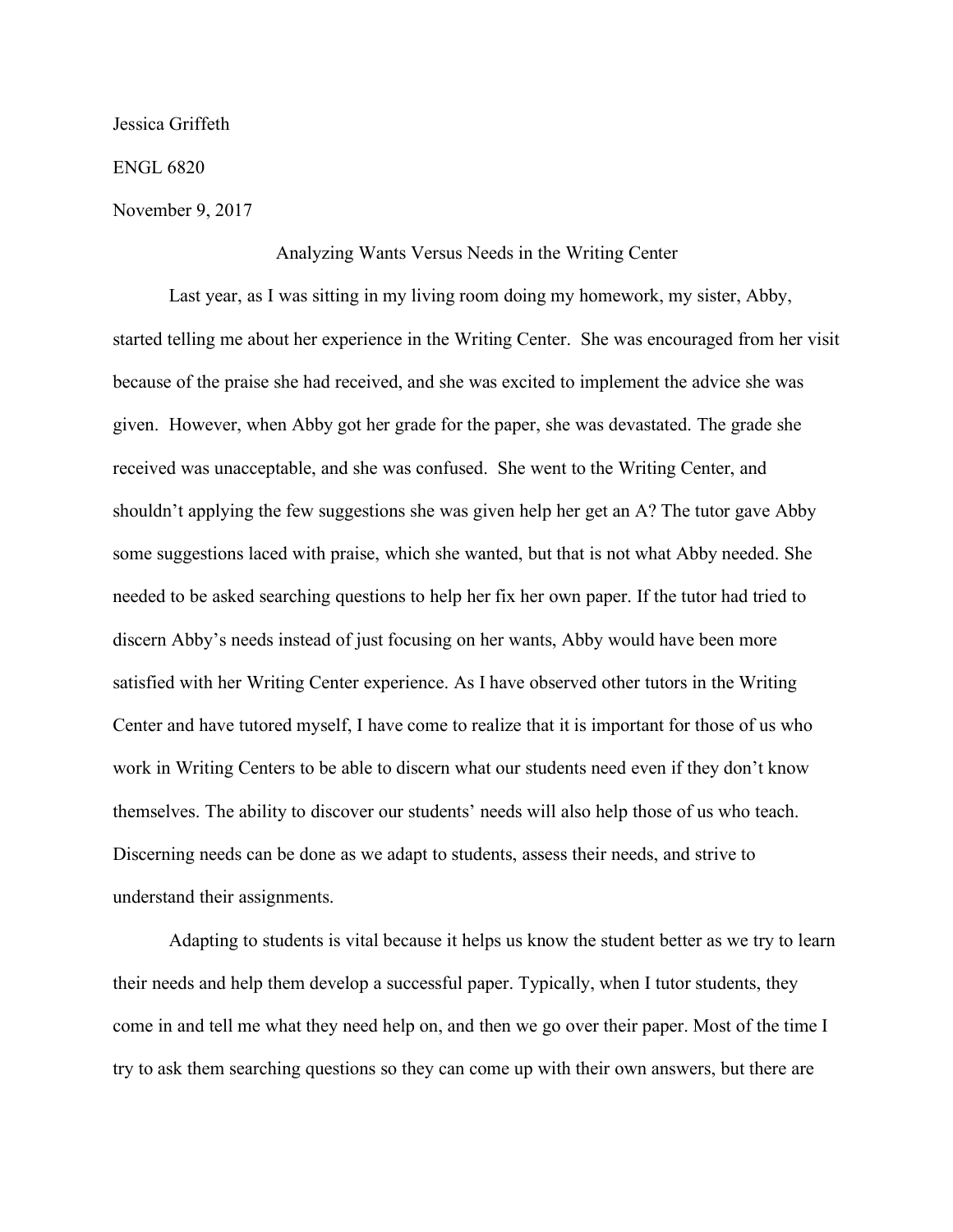Griffeth 2

also moments when I give them some ideas because they need it. However, there are exceptions to both of those cases, and I have to be able to deviate from my routine in order to help meet the student's needs. I had one student who just talked about her ideas during a session, and that was all she required. She just needed me to listen to her ideas and offer my insight when it was necessary, and we had a successful session. I saw a similar experience while I observing a brainstorming session. It was an incredible opportunity for me to see how the student and the tutor engaged with one another to come up with ideas for a paper. The tutor engaged with the topic which helped the tutor and the student connect. The connection allowed the tutor to adapt to the student's needs, and the tutoring session became a conversation where the student could come up with ideas and the tutor could respond and help them dig deeper. Adapting to students is incredibly important, and I have tried to implement that practice in my teaching as I respond to my students' papers. As I respond to student writing, I have to determine what would be the best advice for the students. Some of the advice is similar, but it is adapted to individual needs.

Throughout my observations, tutoring sessions, and teaching, I have learned the value of using assessment tools. During the first session I observed, I learned the value of asking questions and listening reflectively to assess students' needs. In that first session, the tutor was not allowed to ask certain questions because the Writing Center was conducting a study. It was interesting to see the interactions between the student and the tutor. It was still a good session, but I could tell the tutor was frustrated because he couldn't ask the student questions to truly understand what was needed. The student told the tutor what he wanted, but the lack of questions didn't allow the tutor to discern his needs. That session helped me understand the value of asking questions to make the session feel worthwhile. After that session, I strived to ask questions and listen reflectively to my students during tutoring sessions. During my tutoring sessions, I ask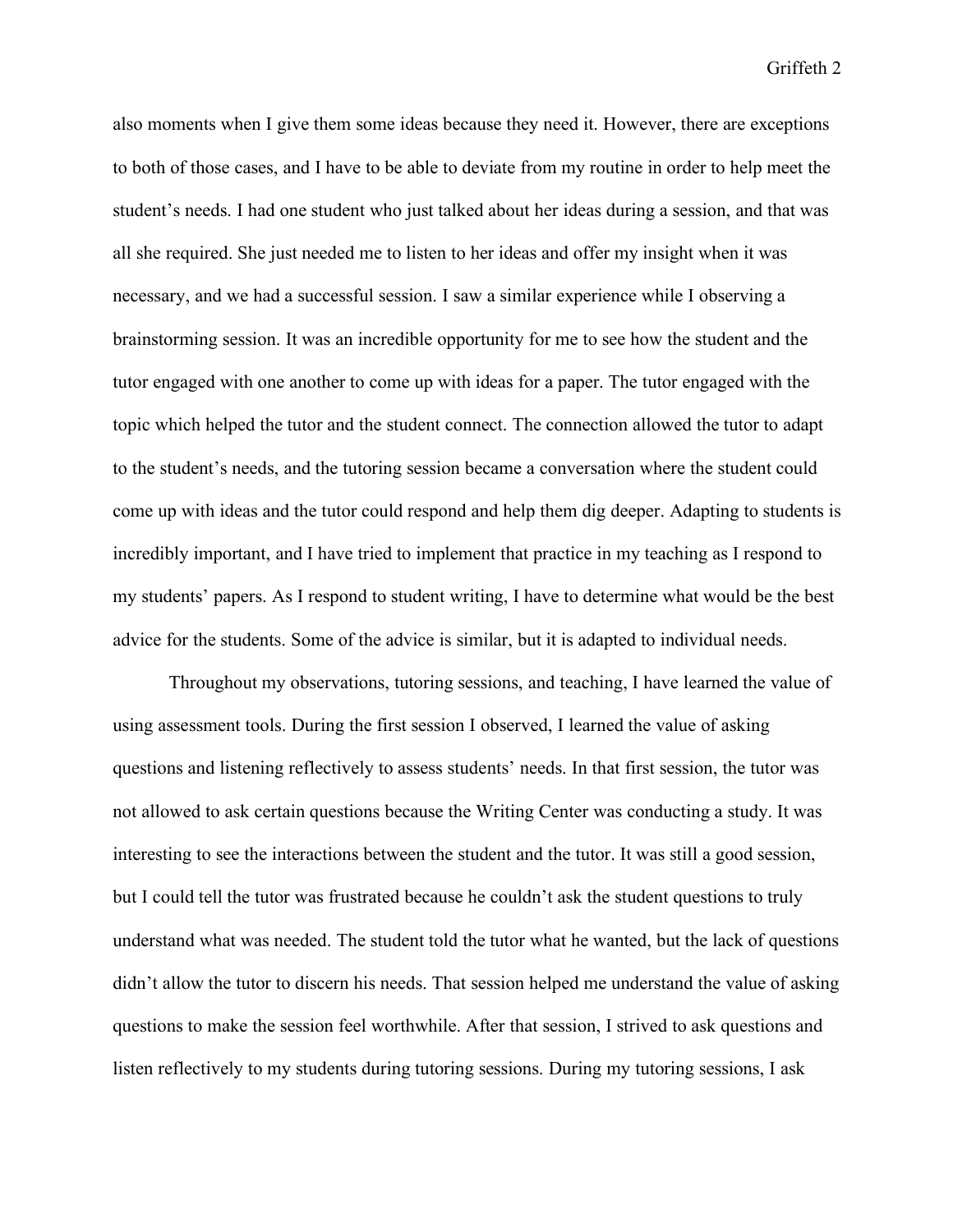Griffeth 3

students questions to help them dig deep so they can understand what they truly need, and then I rephrase what they said so we can make sure we truly understand each other. Reflective listening allows the students and me to make sure we fully utilize the few minutes we have together. I also strive to make sure my time in the classroom is used to its fullest. Listening to my student's ideas in class and responding to their insights helps me assess our time together to see if it has helped them reflect on their past experiences and understand how our discussions will help them in the future. I also ask my students if they feel like an activity or discussion helped them learn something so I can assess if I met their needs properly. I am there for the students in class and during tutoring sessions, and asking questions helps me know if I am effectively meeting their needs.

Effectiveness is crucial as I teach and tutor, and one way I can be effective and meet students' needs is by knowing the prompt and what goals the professor is trying to achieve when he or she gives assignments. One of the goals of the Writing Center is to make sure students are fulfilling their instructors' requirements which is why we clarify the assignment in the beginning of our sessions. Knowing the prompt is vital as we help students, and it was necessary in the brainstorming session I observed. In that session, the student could bounce ideas off the tutor, and the tutor could give relevant ideas because she was familiar with the assignment. This experience was similar to another session I observed. In that session, the tutor could give good insight because she knew the prompt. She could direct the student's thoughts so he could fulfill the assignment description, and she did it in a way that still allowed him to think for himself. She didn't give him all the answers, but led him on a journey to self-discovery. Knowing the assignment descriptions is important, but it is also important to know what the professor is looking for. While observing another session, the tutor knew the assignment description and was